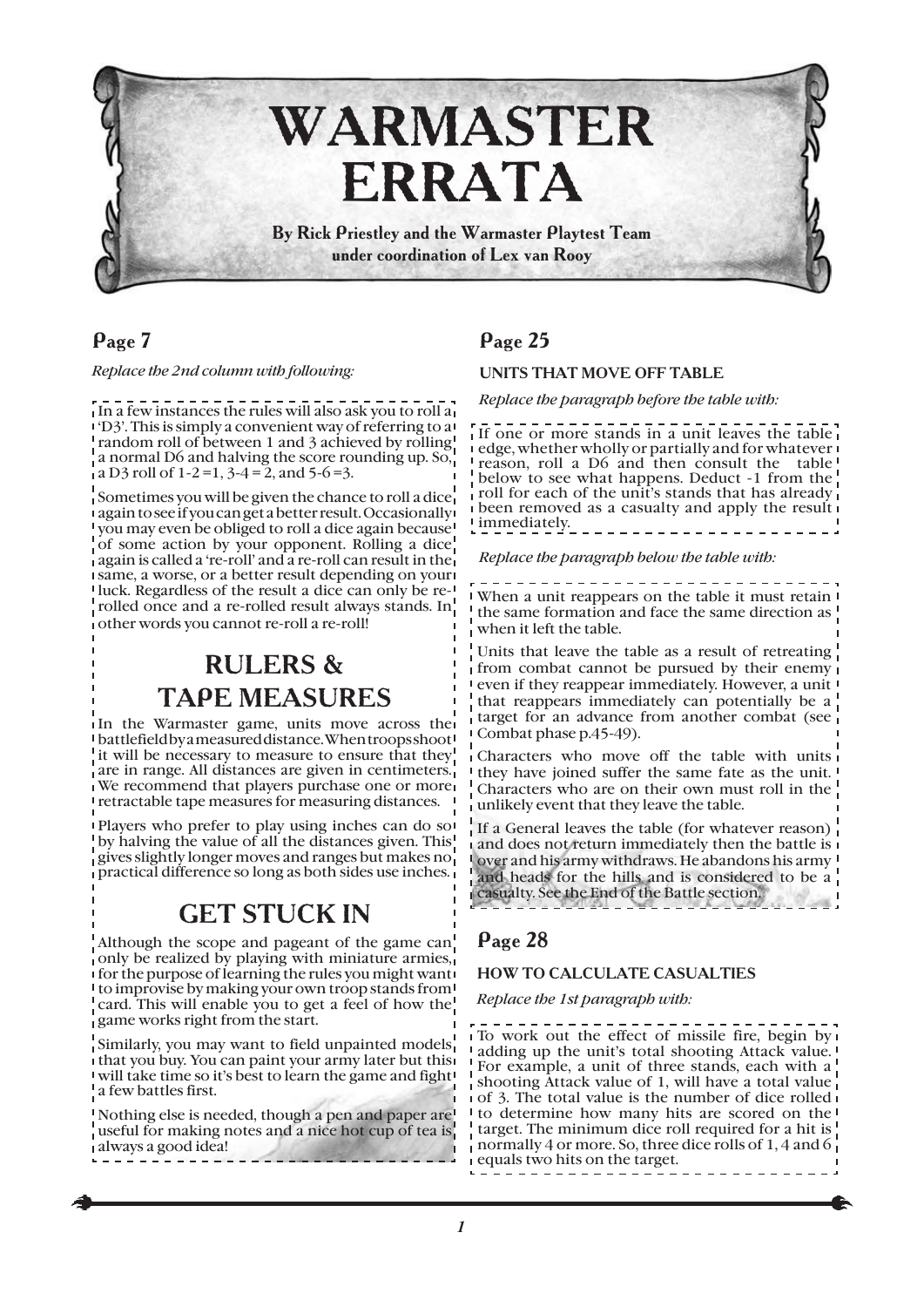# Page 31 SHOOTING AT CHARGING ENEMY

*Add paragraph below the diagram 31.1:*

If a missile-armed unit is charged by two or more I enemy units, one after the other, then it can potentially shoot more than once. When shooting at a second or subsequent charger only those stands that are not already engaged can fire. Remember that stands touching corner-to-corner are engaged and so are not free to shoot at charging enemy.

## Page 30

## DRIVING BACK ENEMIES

*Replace the 1st paragraph with:*

 $\frac{1}{4}$  away from it without changing the orientation of  $\frac{1}{4}$ the stand. Once this first stand has been positioned, remaining stands move back along the same path into a suitable formation but cannot be placed closer to the driving unit than the first stand. No stand may change orientation when moved. Note that the actual drive back measurement is made only to the closest stand, other stands may move further than the distance rolled and are often obliged to do so. This flexibility allows the unit to rearrange its formation as it retires. See Diagram 29.1.

# Page 23

*Replace the bottom of the page with:*

Units moving by initiative do so during the Initiative Movement section of the Command phase as already explained (above and see p.13). Units are moved one at a time, the movement of each is completed before moving the next, but the player can move the units in whatever order he wishes. Because units are moved one at a time, it is possible for a unit to move so that it blocks the line of sight of another friendly unit, making it either impossible for that unit to use initiative or changing which visible enemy unit is closest. Conversely, a unit's move could open a line of sight, allowing another friendly unit to use its own initiative or changing which enemy unit is closest. See diagrams 23.1 and 23.2.



*Page 31. Replace the right column with:*

# SPECIAL SITUATIONS

When a unit is hit by shooting or magic being already engaged in combat or if a unit that has been shot at <sup>1</sup> is engaged in combat at the end of shooting phase then it cannot be driven back. Any hits scored count as having been struck in the first round of combat. Note that this will only occur in some very special situations mostly due to magic.

# THE ROLE OF MISSILE TROOPS

You may have realised by now that missile fire isn't a terribly effective way of destroying enemy units. The number of hits inflicted will probably be insufficient to remove a stand and any odd hits are always discounted at the end of the phase. The most effective way to employ missile fire is to coordinate attacks from several units at once.

However, shooting is a very effective way of pinning down enemy troops and driving them from strongly defended positions. Good generals will recognise these qualities immediately, for they are an important means of controlling the battlefield and frustrating your enemy's plans.

Some unit's can see all round – they have 360 degree vision – and you will find this indicated in the unit's description (for example, Wolf Riders in the Orc army). This simply means a line of sight can be drawn from any free edge of any stand in the unit to any stand of another unit. This can potentially enable such a unit to use its initiative to evade from an enemy positioned to its side or rear. However, note that even a unit that can see all round cannot use its initiative to charge an enemy unless a line of sight can be drawn from a stand's front edge.

Artillery cannot use their initiative to charge, although they can use it to evade. The crews of artillery, such as cannons or stone throwers have no natural inclination and little ability to fight in close combat.

Enemy infantry or artillery in fortified positions can be ignored when it comes to using initiative – these units are considered either unable to move or unlikely to do so. A player can choose to ignore such enemy units if he wishes, in which case his own unit can use initiative to charge or evade the closest nonfortified enemy within 20cm.

A unit can also ignore the presence of enemy units if they are divided by a mutually impassable barrier so long as neither the unit itself nor the enemy unit/s can move round the barrier within a full pace move. For example, cavalry cannot cross rivers, so two cavalry units divided by a river can ignore each other for purposes of initiative. A player can choose to ignore such enemy units if he wishes, in which case his own unit can use initiative to charge or evade the closest visible enemy unit within 20cm that is not divided by the impassable barrier.

\_\_\_\_\_\_\_\_\_\_\_\_\_\_\_\_\_\_\_\_\_\_\_\_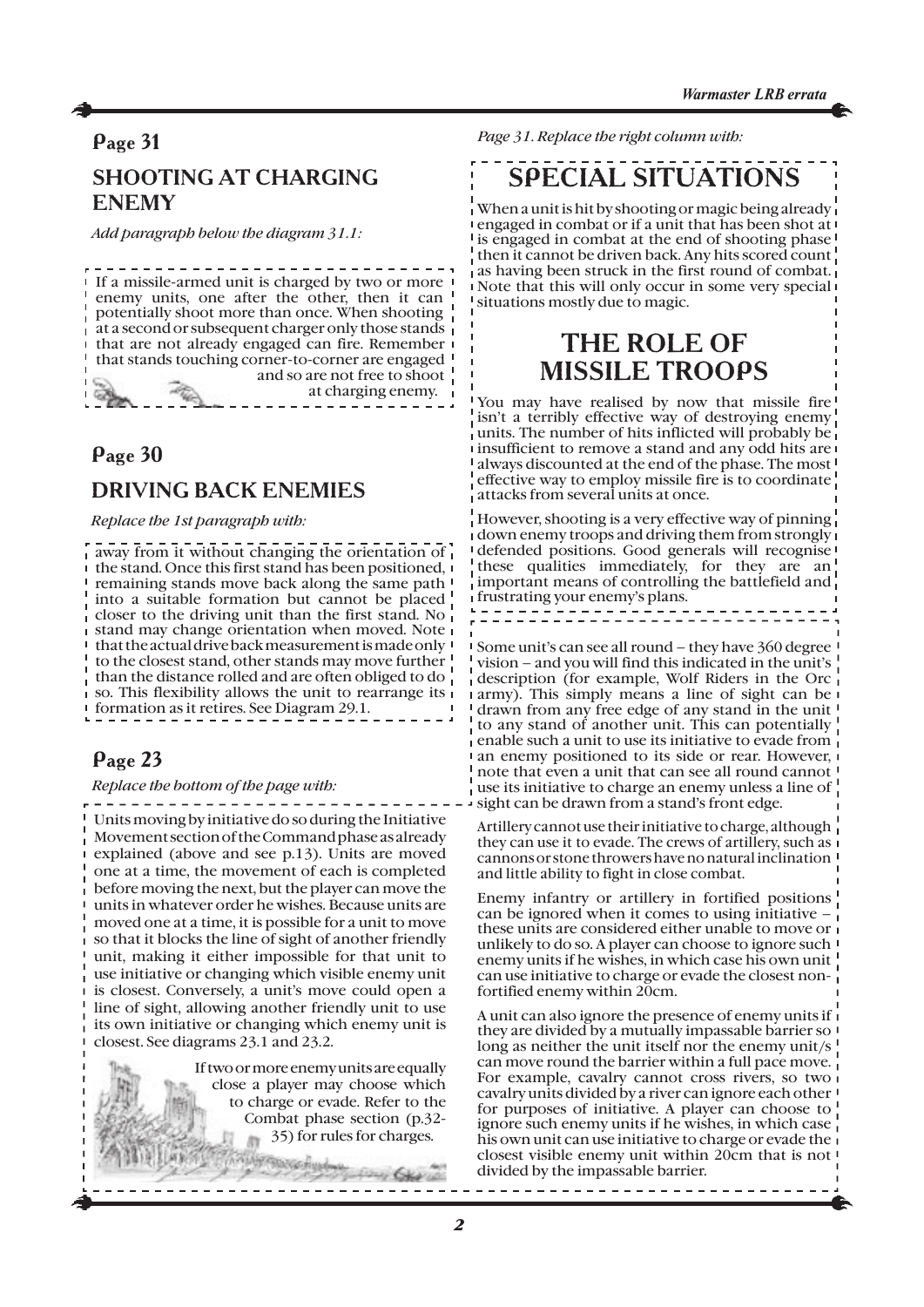# Page 32 COMBAT PHASE AT A GLANCE

#### RESULTS

*Replace the following:*

| <b>Draw!</b> Both sides score the same hits.                                  |
|-------------------------------------------------------------------------------|
| Both sides fall back from 1 to 3D6 cm except for defended or fortified units. |
| Combat ends.                                                                  |
|                                                                               |

### Page 34

# COMBAT ENGAGEMENT

*Replace the Diagram 34.2 with following::*



# Page 40

# **ATTACKS**

#### *Replace the text in right column with:*

Work out the attacks of one unit at a time. It is usual for the player whose turn it is to complete his attacks before his opponent as this 'feels right', especially where units charge dramatically into combat! Strictly speaking it makes no difference who goes first as stands which fall casualty are allowed to fight back before they are removed.

Choose a unit to start with. Any stand touching an enemy unit can fight, even if stands are only touching corner-to-corner or at side or rear edges. A stand can strike against one enemy unit it is touching – it cannot divide its attacks between different units. If a stand is touching two or more enemy units, the player must decide which to attack and must nominate where all of the unit's blows will be struck before rolling any dice. See Diagram 40.1.

## Page 50

# REFORMING

#### *Replace the last paragraph with:*

A unit that is reforming rearranges its stands as follows. One stand stays where it is but may pivot about its centre to face any direction. Other stands can then be rearranged into any formation around it. The distance they move is unimportant. However, stands must have a clear path to move into their new position. They cannot move through impenetrable terrain or other units for example. Remember please the word 'formation' means that all stands of a unit need to have at least one point of contact with at least one other stand of the same unit.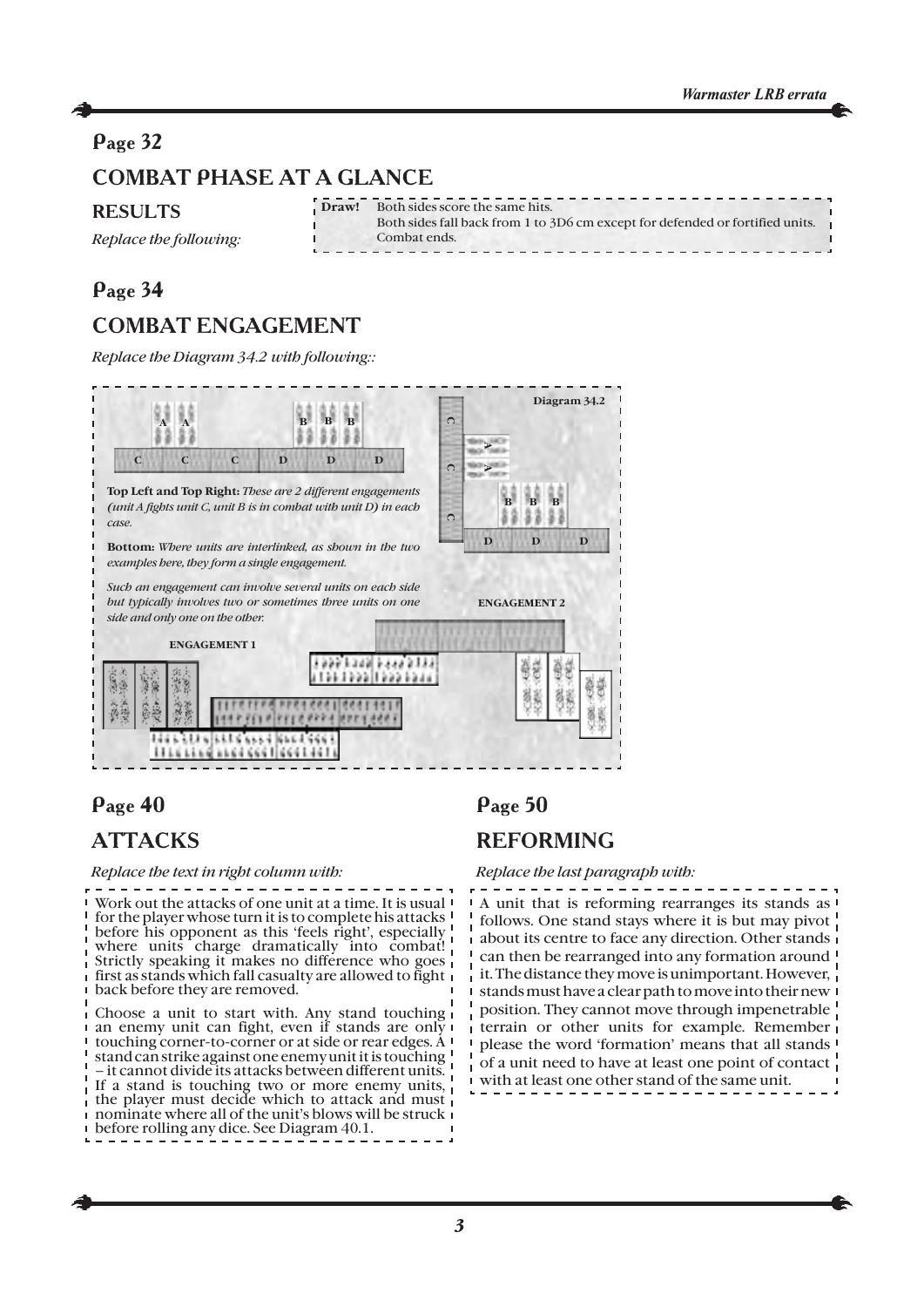#### *Warmaster LRB errata*

| Page 56                                                                                                                                                                                                                                                                                                                                                                                                                                                                                                                                                                                                                                                                                                                                                                                                                                                                                                                                                                  |
|--------------------------------------------------------------------------------------------------------------------------------------------------------------------------------------------------------------------------------------------------------------------------------------------------------------------------------------------------------------------------------------------------------------------------------------------------------------------------------------------------------------------------------------------------------------------------------------------------------------------------------------------------------------------------------------------------------------------------------------------------------------------------------------------------------------------------------------------------------------------------------------------------------------------------------------------------------------------------|
| MAKING WAY                                                                                                                                                                                                                                                                                                                                                                                                                                                                                                                                                                                                                                                                                                                                                                                                                                                                                                                                                               |
| Replace the bottom of right column (3d paragraph<br>and further) with:                                                                                                                                                                                                                                                                                                                                                                                                                                                                                                                                                                                                                                                                                                                                                                                                                                                                                                   |
| pace with the friendly unit it is making way for. The<br>unit moves back in the same direction as its friend<br>without changing its own orientation or formation,<br>ending its move touching the unit for which it made<br>way. In the case of infantry units that are making<br>way for other infantry units, if all the stands that<br>are making way lie within the path of the friendly<br>for the next unit. All units that move to make way,<br>plus the original unit, must test for confusion as<br>unit, they can be rearranged to support their friend<br>described already. The original unit will have to<br>test for each unit that it forces to make way, so the<br>more units it moves through the more likely it is to<br>Units which are unable to make way or which the<br>units shifting, each moving aside to allow room<br>Making way for friendly troops may result in several<br>if desired. This is shown on Diagram 57.2.<br>become confused. |
| player refuses to move to make way are considered<br>to be 'unyielding friends'. A unit forced against<br>unyielding friends halts on contact and becomes<br>unit retreating from combat is destroyed if forced<br>confused automatically (see p.55). A stand of a<br>against unyielding friends (see Combat (p.41))                                                                                                                                                                                                                                                                                                                                                                                                                                                                                                                                                                                                                                                     |
| Label the diagram on the top of page as diagram 57.1:<br>Page 57                                                                                                                                                                                                                                                                                                                                                                                                                                                                                                                                                                                                                                                                                                                                                                                                                                                                                                         |

#### Page 57 *Insert the following into the bottom of the page:*



### Page 58

# GENERALS, WIZARDS & HEROES AT A GLANCE

### **CHARACTERS**

*Replace the following:*

**3.** Сharacters cannot be seen, shot at or charged by the enemy.

- **4.** Stands of characters that have joined units are ignored for the
- purposes of measurement and calculating which stands fight.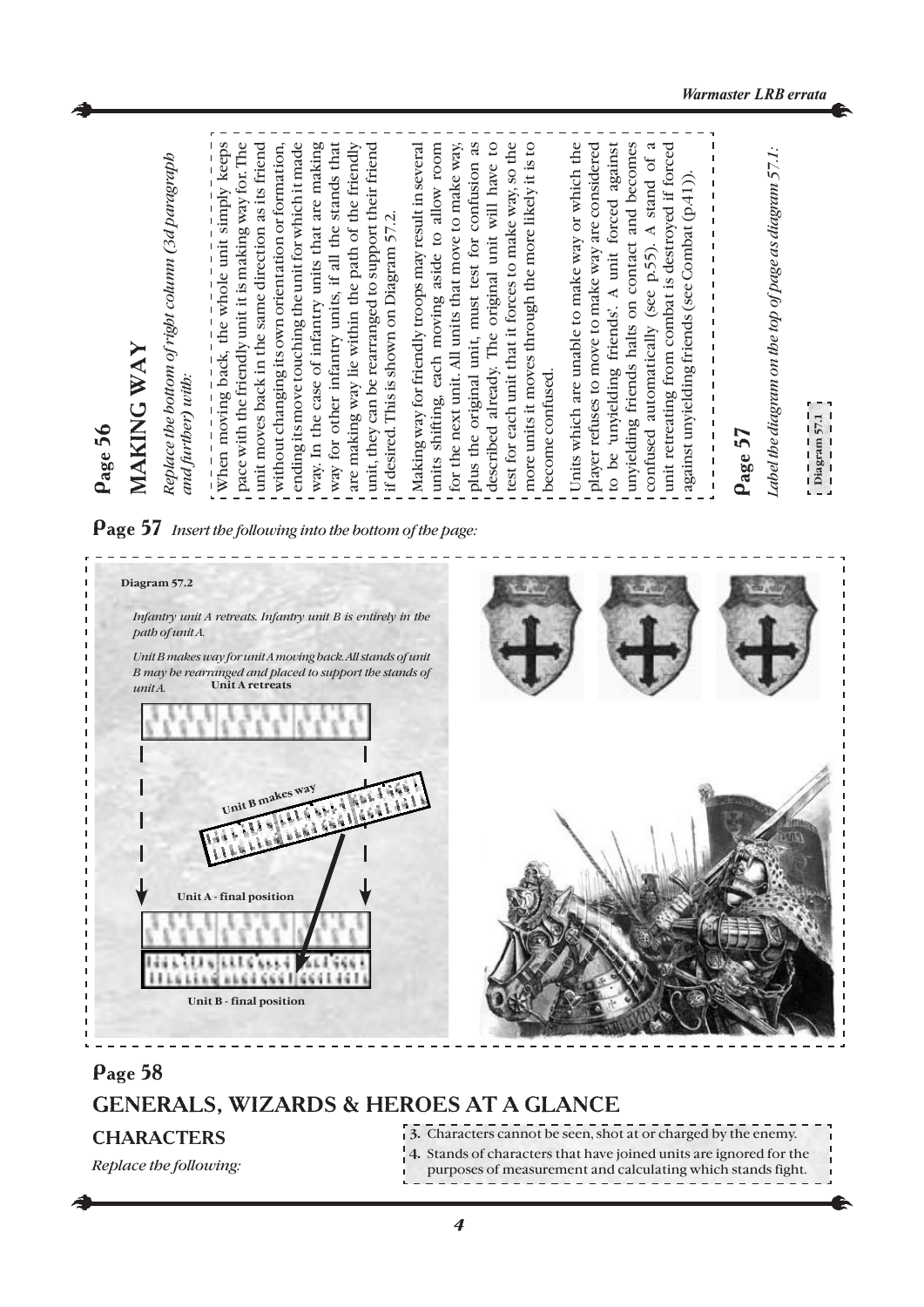### CHARACTERS IN COMBAT

*Replace the left column with:*

# CHARACTERS IN COMBAT

When one or more characters join a unit in combat, the character with the highest Attack value can add this as a bonus to the Attack value of any one stand in the unit. A unit may be joined by any number of characters but only one character can ever add his Attack value bonus to a unit per round of combat.

Character stands which have joined a unit in combat must remain with it whilst the Combat phase lasts and must fall back, stand their ground, retreat, pursue or advance with the unit.

A General, Wizard or Hero is slain if the unit he is with is destroyed in combat. This is of particular importance as it makes combat an extremely risky business for characters and certainly not something to be indulged in lightly.

# CHARACTER MOUNTS

If you read the Army Lists section you'll see that Generals, Wizards and Heroes are often allowed to ride on some sort of monster or in a chariot. In the case of monsters these are referred to as **Monstrous Mounts** and chariots are **Chariot Mounts.** Sometimes characters are allowed to ride on some **Special mounts** that have their own special description in appropriate army lists. In all other cases where characters are modeled riding on common mounts (or simply **mounts**) like horses, wolves and similar creatures, they do so for free.

If a character rides either a Monstrous or Chariot Mount this does not affect the rules described above. The stand is still a General, Wizard or Hero stand for our purposes. However, the mount will usually increase the character's Attack value bonus in combat. Chariot and Monster Mount bonuses are added to the character's normal Combat bonus. In addition, there may be special rules that apply. For example, a General riding a Monstrous Mount may cause terror. These rules are noted in the Army Lists.

It is quite common for characters to ride some sort of flying creature such as a Griffon or a Dragon. This increases the rider's maximum movement! to 100cm.

A flying character is not affected by normally impassable terrain because it can fly right over it in the same way as other flying stands.

#### Page 64

# FLYING UNITS AT A GLANCE

### HOME BACK

*Replace the following:*

**1.** Flying units more than 20cm from a character can home back up to 1D6x10 cm towards any character before orders are issued.

### Page 63

*Replace the top of right column with:*

A character riding a chariot or a monster cannot move into terrain that his mount could not enter. He cannot enter a wood for example. He cannot join a unit if all of its stands are in a wood. If a unit he is with retreats, falls back, pursues, is driven back, advances or is otherwise obliged to move into a wood he must move up to 30cm to another unit in the same way as a lone character contacted by the enemy. If he cannot do so, he is slain. However, so long as at least one stand in a unit is positioned in unrestricted terrain, the character can join the unit.

Note that common mounts such as horses, wolves, boars and similar creatures are not accorded any special rules, and characters riding these are simply treated the same way as characters on foot

# Page 65 FLYING UNITS

*Replace the right column with following:*

what is going on is to home back rather than stand around in confusion. Once the player has decided where to home back, move the unit towards the nominated character. If the dice roll is greater than the distance between the unit and character move the unit directly towards the character stand and into touch.

Otherwise, move the unit the full distance rolled towards the character. If this isn't possible due to the presence of other units or restrictive terrain, move the flyers as far as possible. The nearest stand is placed first - the other stands are placed around the first. No stand may be placed nearer to the character than the first. No stand may change orientation along their way. Flyers cannot be placed into touch with enemy stands when they home back.

# MOVING

When flying units move in the Command phase they can move over other units, including other units of flyers, whether friend or foe. They can also move over terrain as noted below. Flying units cannot end their move touching enemy units unless they have charged, nor can they end their move on top of other friendly stands – stands must have room to be positioned in the same way as units on the ground.

Flying units move up to 100cm when moving under orders and always move at the same 'pace'. Once a flying unit has moved, it is treated exactly like a ground based unit and can therefore be shot at, charged or attacked with magic in the normal way. However, certain special rules apply regarding terrain as noted below.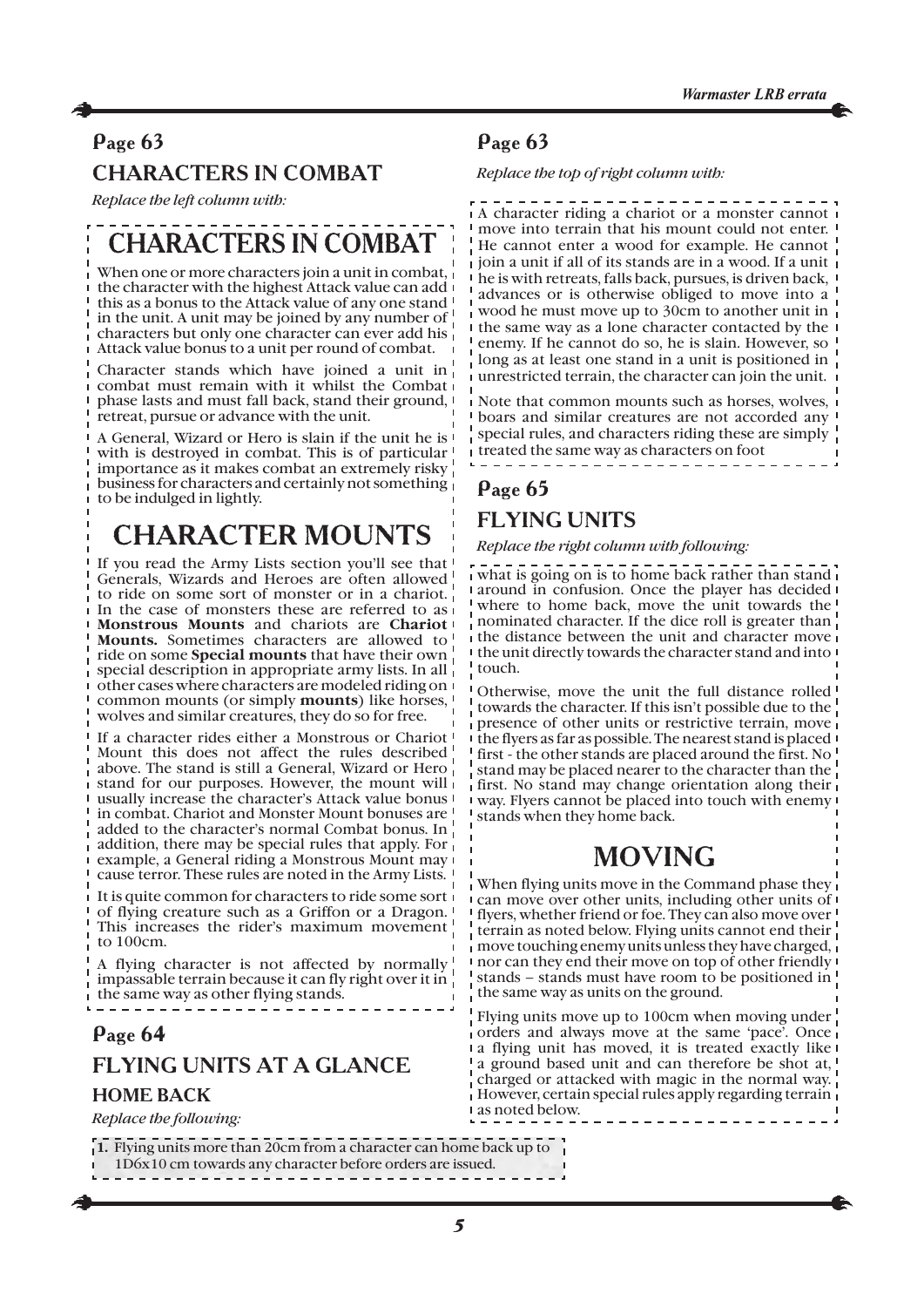# FLYING UNITS

*Replace the bottom of left column with following:*

# HOME BACK

Flying units more than 20cm from a character at the start of the Command phase can choose to move up to 1D6x10 cm towards any character after initiative moves have been made but **before** any orders are issued. This is called a home back move. The player can roll for distance before deciding whether or where to home back to.

A unit can home back and be given orders in the same Command phase if it homes back to within 20cm of a character.

A unit can home back even if confused and therefore normally barred from moving, although such a unit cannot be given an order in that Command phase.

Unless affected by a spell that prevents movement, flyers can always home back if the player wishes. This is because airborne units are isolated from broader events and their natural reaction to not knowing

## Page 69

### END OF THE BATTLE

### WITHDRAW

*Replace the first paragraph of right column with following*

Wizards and Heroes are not included, even if they ride a monster or chariot. Once the army has lost half of its total number of units rounded up it must withdraw. This is often referred to as the army's 'break point' – the point at which the army withdraws or 'breaks'.

Once one army withdraws, the game ends immediately. Victory points are calculated to establish the victor.

## Page 75

## DWARF ANTI-MAGIC SPELLS

*Replace the 2nd paragraph with:*

Although Dwarf Runesmiths cannot cast spells, they can combat the magic of their enemies. For full rules for Dwarf Runesmiths see Warmaster Armies, p.26.



# Page 72

# **MAGIC**

### **SPELLS**

*Replace the bottom of left column with following:*

Only Wizards can cast spells. The term 'Wizard' includes various types of sorcerer such as Orc Shamans, Elven Mages, Undead Liche Priests as well as human Wizards. Every army's magic is different and some are better than others as we shall see. Please note that the spells in the LRB in some cases have been outdated by the spell descriptions for specific armies in the Warmaster Armies Book.

# MAGIC ITEMS

Magic items are devices such as banners, swords or armour that confer special attacks, protection, etc. Each magic item has its own rules and points value.

When you choose an army you can include magic items in it. Any unit of infantry, cavalry or chariots can be given one magic item. Each character can also be given one magic item. If you decide to give a magic item to a unit or character then you must pay the extra points. This means that you will have less points for other troops.

Magic items cannot be given to monsters or war machines. Some items can only be given to characters or to a Wizard as described later.

# CASTING SPELLS

In his Shooting phase, each Wizard can cast one spell from the spell lists for his army. He can cast a spell even if he has joined a unit that is engaged in combat. The spell has a range just like a shooting weapon and the target unit must lie within this distance. Unlike shooting from missile weapons, the Wizard does not have to target the closest enemy unit but can choose whichever enemy unit he wants. The Wizard is assumed to be able to see all round though his vision will be blocked by unit stands and terrain as usual.

The Wizard nominates the target and must roll the required dice score to make the spell work; usually 4+, 5+ or 6 depending on how difficult the spell is to cast. If you are successful, the spell works as 

### SPECIAL THANKS TO:

**Mick Mariott AKA Azrael71, Mike Carmichael, Wayne Rozier, Leslie Mitchell AKA Anadrael, Lex van Rooy, Siamak Lou, Claus Lampl and Gerald Denk AKA spiritusxmachina, Alexey Belianin AKA Bel, High Castle Warmaster Group from Poland - Tomasz Jachowicz AKA Vazhyl, Piotr Gettlich AKA Getlord and Andrzej Kręt AKA Kretus and all other members of the Playtest Team for their input and enthusiasm in finishing this stage of the project!**